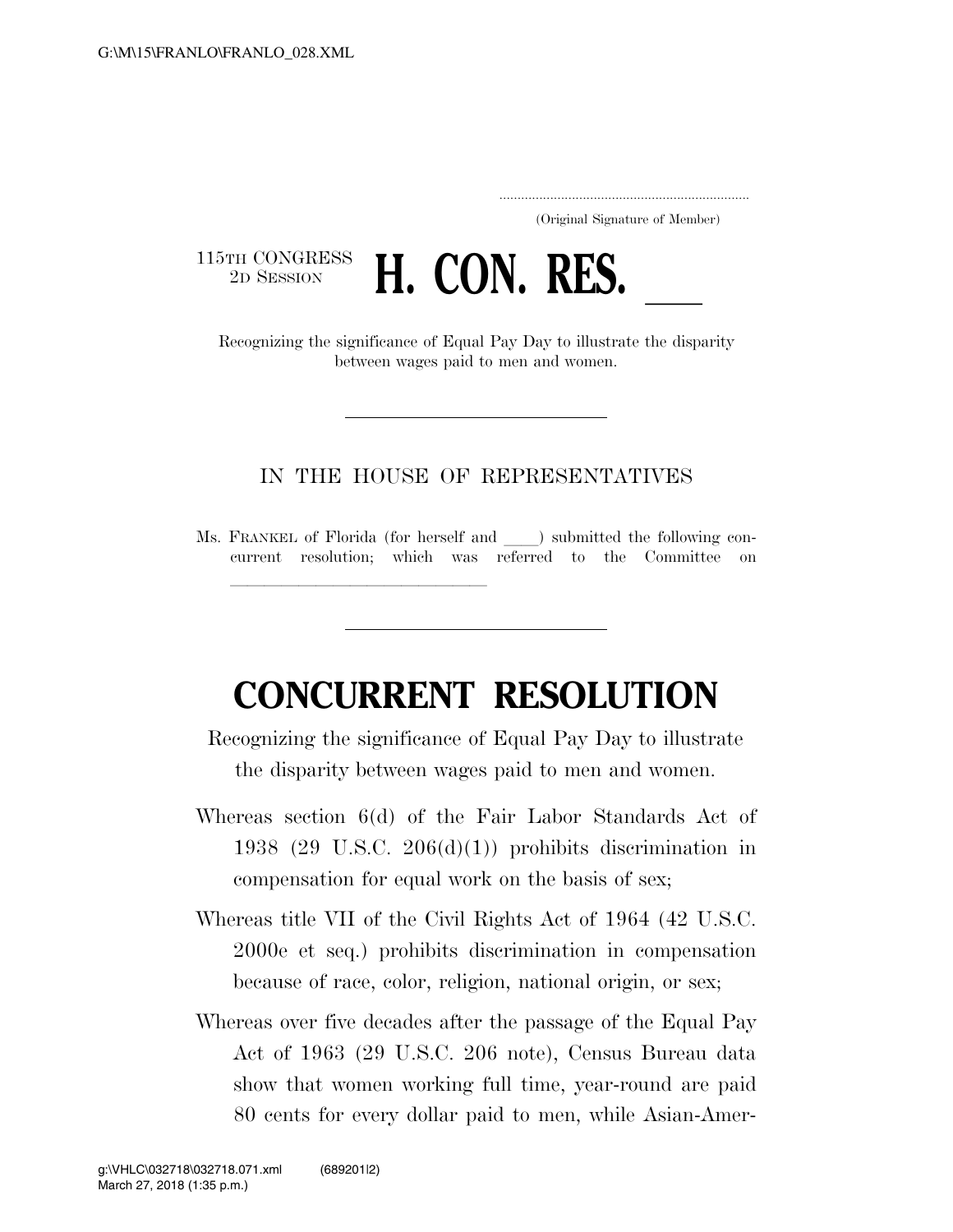ican women working full time, year-round are paid 87 cents, White, non-Hispanic women working full-time, year round are paid 79 cents, African-American women working full time, year-round are paid 63 cents, Native Hawaiian and Pacific Islander women working full time, year-round are paid 59 cents, American Indian and Alaska Native women working full time, year-round are paid 57 cents, and Hispanic women working full time, yearround are paid 54 cents compared to White, non-Hispanic men;

- Whereas if current trends continue, on average, women will have to wait 41 years for equal pay, while African-American women will wait 106 years, and Hispanic women will wait 215 years;
- Whereas the disparity in median annual earnings for women and men working full time, year-round is nearly \$10,100, which can add up to more than \$400,000 over a career;
- Whereas the wage gap collectively costs women employed full time in the United States more than \$840,000,000,000 in annual lost wages, meaning families have less money to spend on goods and services that help drive economic growth;
- Whereas the wage gap impacts women's ability to save for retirement and women's total Social Security and pension benefits, and older women are more likely than men to live in poverty;
- Whereas sex discrimination in education, hiring, and promotion has played a role in maintaining a workforce segregated by sex;

Whereas sex-based wage differentials—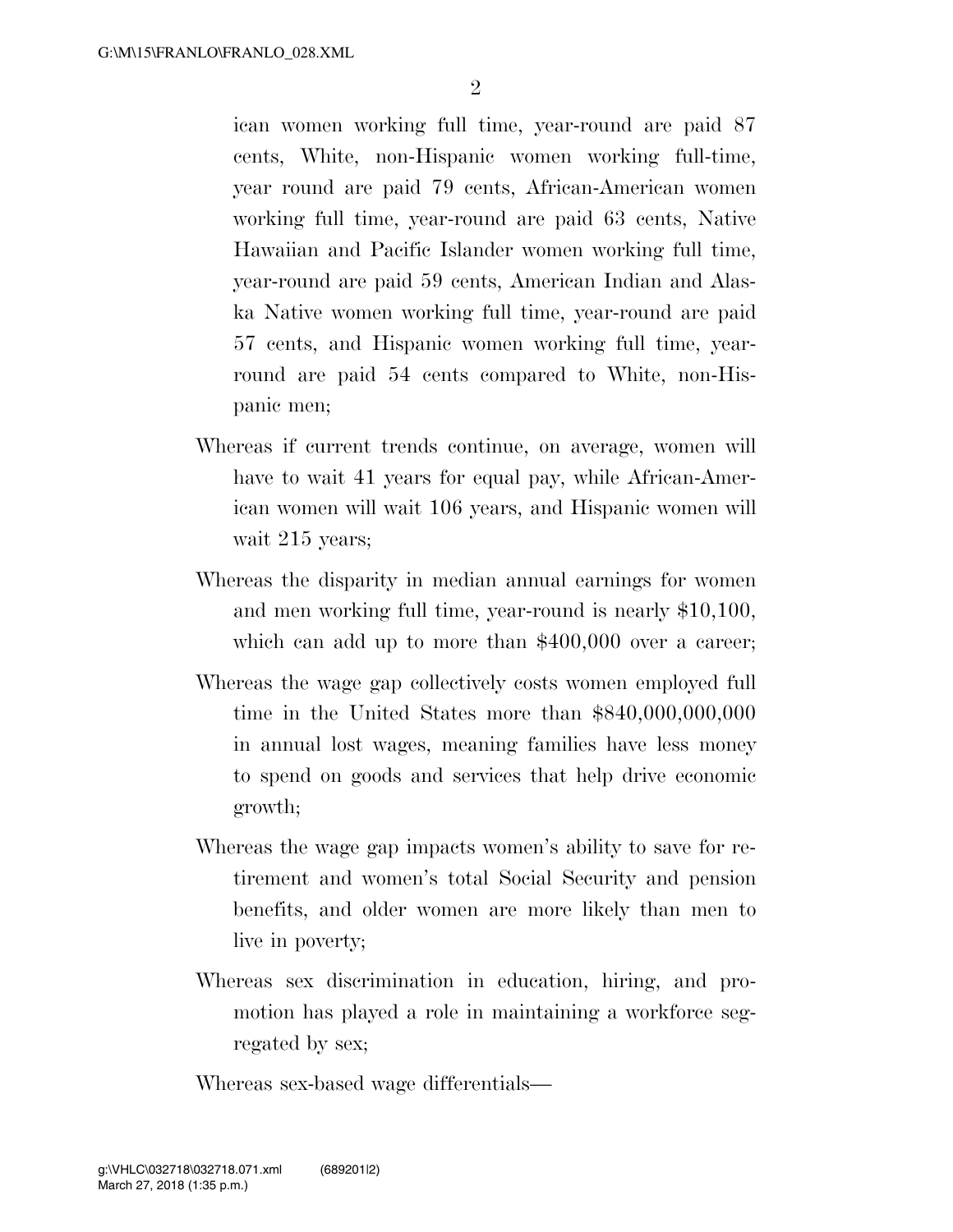(1) depress employee wages and living standards necessary for their health and well-being;

(2) reduce family incomes and contribute to the higher poverty rates among women and their families; and

(3) prevent the effective and maximum utilization of available labor resources;

- Whereas a wage gap exists in nearly every occupational field but opening traditionally male jobs to women and reducing occupational segregation by sex increases earnings for women;
- Whereas as much as 38 percent of the wage gap is unexplained by observable factors such as variation in educational attainment, industry and occupation, and may reflect discrimination;
- Whereas two-thirds of private sector workers report that employers either prohibit or discourage them from discussing their pay, which can keep the existence of pay discrimination hidden and prevent remedying that discrimination;
- Whereas nearly two-thirds of workers paid the minimum wage or less are women and the concentration of women in low-wage jobs is a significant contributor to the wage gap;
- Whereas the lack of family-friendly policies, such as access to affordable, quality child care, paid family and medical leave, and fair and predictable work schedules, forces many caregivers to choose between providing for their families financially and ensuring their loved ones receive quality care, and contributes to the wage gap;